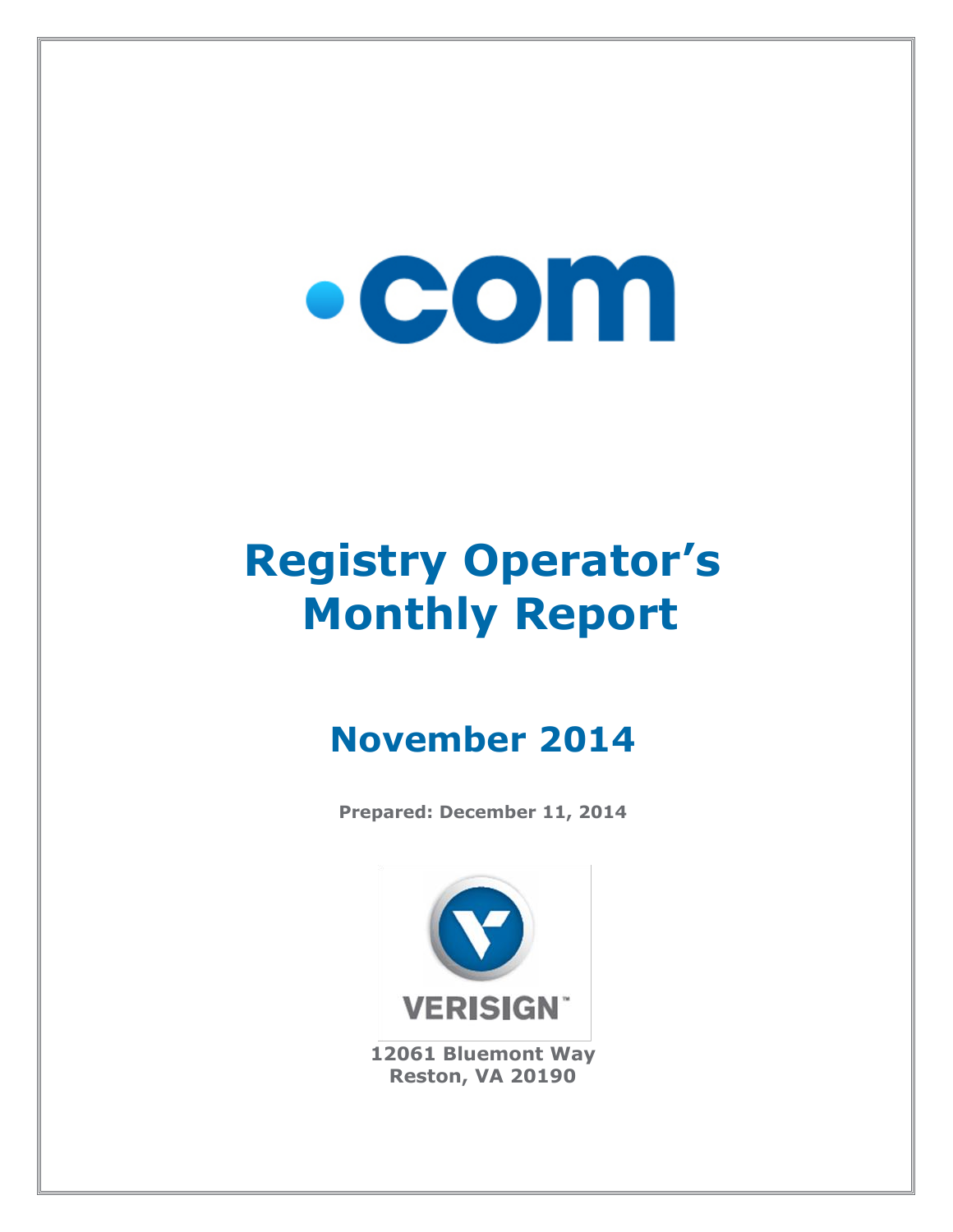As required by the ICANN/Verisign .com Registry Agreement (Section 3.1(c)(iv)), this report provides an overview of Verisign Registry activity through the end of the reporting month. The information is primarily presented in table and chart format with text explanations as deemed necessary. **The information is provided to satisfy requirements listed in Appendix 4 of the .com Registry Agreement.** Pursuant to the agreements, "ICANN shall use reasonable commercial efforts to preserve the confidentiality of the information reported until three months after the end of the month to which the report relates."

Information is organized as follows:

| 1. |                                                                            |  |
|----|----------------------------------------------------------------------------|--|
|    |                                                                            |  |
| 2. | Service Level Agreement Performance (Appendix 4, Item 2) 3                 |  |
|    | Table 2 - .com Service Level Agreement Performance  4                      |  |
| 3. |                                                                            |  |
|    |                                                                            |  |
| 4. |                                                                            |  |
|    | Table 4 - Completed Shared Registration System Releases 5                  |  |
| 5. |                                                                            |  |
|    |                                                                            |  |
| 6. | Total Number of Transactions by Subcategory (Appendix 4, Item 6)  6        |  |
|    | Table 6.1 - Total Domain Name Transactions by Subcategory  6               |  |
|    | Table 6.2 - Total Name Server Write Transactions by Subcategory (millions) |  |
|    |                                                                            |  |
| 7. |                                                                            |  |
|    |                                                                            |  |
|    |                                                                            |  |
|    | 7(C). Registry Functions Activity Report (Appendix 4, Item 7C)  8          |  |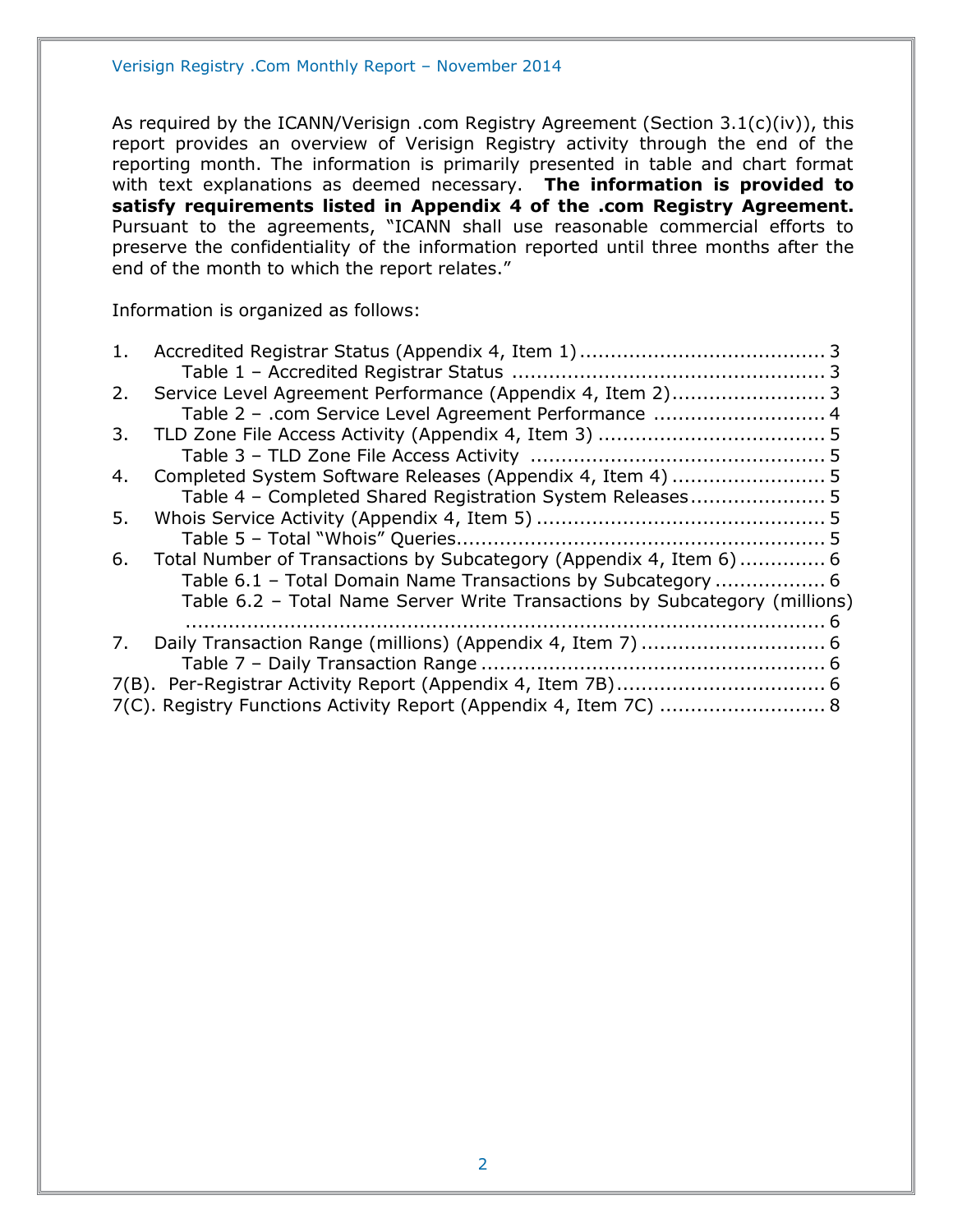#### <span id="page-2-0"></span>**1. Accredited Registrar Status (Appendix 4, Item 1)**

**Table 1** displays the current number and status of the ICANN accredited registrars. The registrars are grouped into three categories:

- 1. **Operational Registrars:** Those who have authorized access into the Shared Registration System (SRS) for processing domain name registrations.
- 2. **Registrars In The Ramp-Up Period:** Those who have received a password to access the Registry operational test and evaluation (OT&E) environment. The OT&E environment is provided to allow registrars to develop and test their systems with the SRS.
- 3. **Registrars In The Pre-Ramp-Up Period:** Those who have been sent a welcome letter from the Verisign Registry but have not yet executed the Registry Registrar Agreements and/or have not yet submitted a completed Registrar Information Sheet. In most cases registrars are sent welcome letters via overnight express mail or e-mail on the same day accreditation notification is received from ICANN.

<span id="page-2-1"></span>

| <b>Status</b>                    | # of COM Registrars |
|----------------------------------|---------------------|
| <b>Operational Registrars</b>    | 1089                |
| Registrars In Ramp-Up Period     | 26                  |
| Registrars In Pre-Ramp-Up Period | 44                  |
| Total                            | 1159                |

#### **Table 1 – Accredited Registrar Status**

#### <span id="page-2-2"></span>**2. Service Level Agreement Performance (Appendix 4, Item 2)**

**Table 2** compares Service Level Agreement (SLA) Requirements with Actual Performance for the reporting month. As required by the ICANN/Verisign .com Registry Agreement (Section 3.1(d)(ii)), the Verisign Registry is committed to provide service levels as specified in Appendix 7 of the .com Registry Agreement and to comply with the requirements of the SLA in Appendix 10 of the .com Registry Agreement. The SLAs are incorporated into the Verisign Registry Registrar Agreements that are executed with all operational registrars.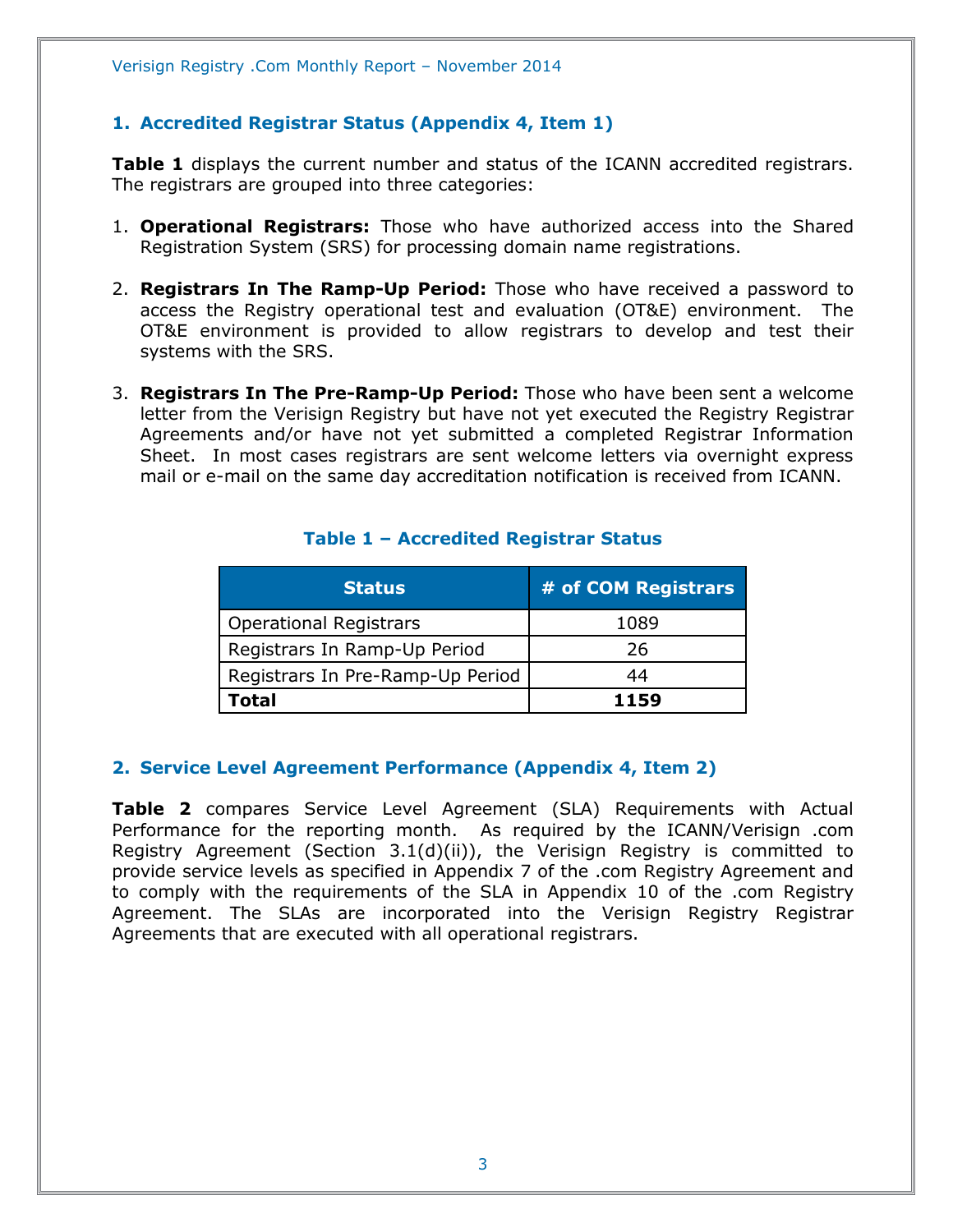<span id="page-3-0"></span>

| <b>Metric</b>                     | .com SLA Requirement               | <b>Actual Performance</b> |  |  |  |
|-----------------------------------|------------------------------------|---------------------------|--|--|--|
| <b>Service Availability</b>       |                                    |                           |  |  |  |
|                                   |                                    | 100% - (0 minutes         |  |  |  |
|                                   | 99.99% Year                        | Unplanned Downtime YTD)   |  |  |  |
| <b>SRS</b>                        | 30 Minutes/Month (Unplanned)       | 0 minutes (Unplanned)     |  |  |  |
| <b>DNS Name Server</b>            | 100% / Month                       | 100%                      |  |  |  |
| Whois                             | 100% / Month                       | 100%                      |  |  |  |
|                                   | <b>Planned Outage Duration</b>     |                           |  |  |  |
| SRS - Regular                     | 45 Minutes / Month                 | 0 hours 00 minutes        |  |  |  |
|                                   | 4 Hours (240 Minutes)              |                           |  |  |  |
| <b>SRS</b> - Extended             | / 1 Per Year                       | 2 hours 51 minutes        |  |  |  |
|                                   | 8 Hours (480 Minutes)              | 0 minutes - None Taken    |  |  |  |
| SRS - Extended                    | / 1 Every 3 Years                  | Since June 2005           |  |  |  |
| <b>DNS Name Server</b>            | <b>Not Allowed</b>                 | 0 minutes                 |  |  |  |
| Whois                             | <b>Not Allowed</b>                 | 0 minutes                 |  |  |  |
|                                   | <b>Planned Outage Timeframe</b>    |                           |  |  |  |
|                                   |                                    | 0100 - 0351 UTC Sunday    |  |  |  |
| <b>SRS</b>                        | 0100 - 0900 UTC Sunday             | 11/16/2014                |  |  |  |
| <b>DNS Name Server</b>            | <b>Not Allowed</b>                 | Not Applicable            |  |  |  |
| Whois                             | <b>Not Allowed</b>                 | Not Applicable            |  |  |  |
|                                   | <b>Planned Outage Notification</b> |                           |  |  |  |
|                                   | 30 Days General Maintenance        | 10/16/2014                |  |  |  |
|                                   | 90 Days Updates and                |                           |  |  |  |
| <b>SRS</b>                        | Upgrades                           | 8/15/2014                 |  |  |  |
| <b>DNS Name Server</b>            | <b>Not Allowed</b>                 | Not Applicable            |  |  |  |
| Whois                             | Not Allowed                        | Not Applicable            |  |  |  |
|                                   | <b>Processing Time</b>             |                           |  |  |  |
| <b>Check Domain</b>               |                                    |                           |  |  |  |
| Average                           | 25 milliseconds for 95%            | 1.24 milliseconds         |  |  |  |
| Add / Create Domain               |                                    |                           |  |  |  |
| Average                           | 50 milliseconds for 95%            | 1.42 milliseconds         |  |  |  |
| Delete Domain                     |                                    |                           |  |  |  |
| Average                           | 100 milliseconds for 95%           | 23.10 milliseconds        |  |  |  |
| Modify / Update<br>Domain Average | 100 milliseconds for 95%           | 24.17 milliseconds        |  |  |  |
| <b>Whois Query</b>                | 5 milliseconds for 95%             | 1.24 milliseconds         |  |  |  |
| <b>DNS Name Server</b>            |                                    |                           |  |  |  |
| Resolution                        | 100 milliseconds for 95%           | 0.47 milliseconds         |  |  |  |
|                                   | <b>Update Frequency</b>            |                           |  |  |  |
| <b>DNS Name Server</b>            | 3 Minutes for 95%                  | 22.05 seconds             |  |  |  |
| Whois                             | 3 Minutes for 95%                  | 16.14 seconds             |  |  |  |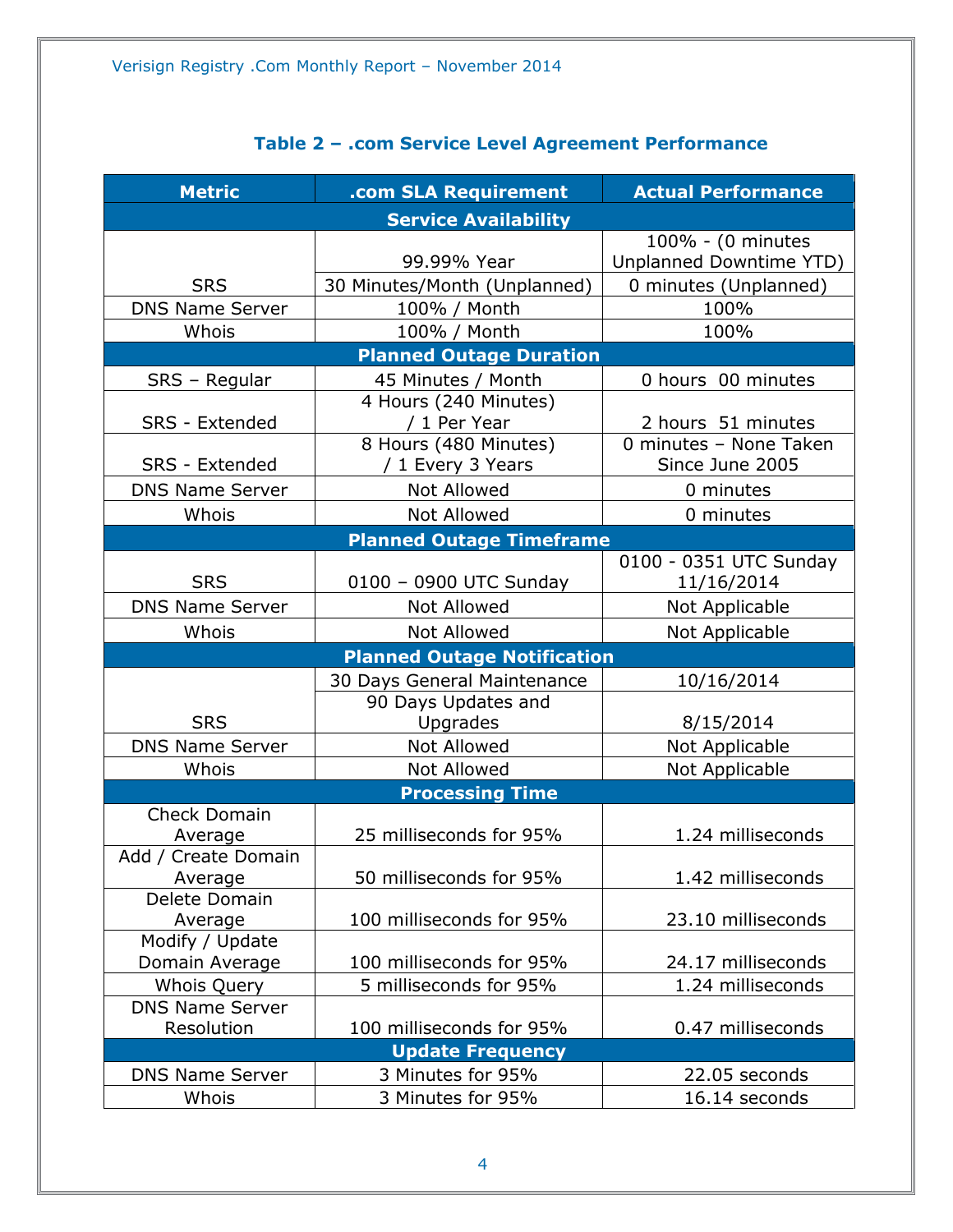#### <span id="page-4-0"></span>**3. TLD Zone File Access Activity (Appendix 4, Item 3)**

**Table 3** summarizes the zone file access activity for the current reporting month. As required by the ICANN/Verisign .com Registry Agreement (Section 3.1(c)(iii)), the Verisign Registry provides third parties bulk access to the zone files for the .com TLD.

#### **Table 3 – TLD Zone File Access Activity**

<span id="page-4-1"></span>

|                                                           | Number |
|-----------------------------------------------------------|--------|
| Total Zone File Access Passwords (End Of Previous Month)  | 917    |
| New Zone File Access Passwords Issued                     |        |
| Total Zone File Access Passwords (End Of Reporting Month) | 940    |

#### <span id="page-4-2"></span>**4. Completed System Software Releases (Appendix 4, Item 4)**

**Table 4** shows significant release(s) that occurred during the reporting month, as well as other relevant information. The Verisign Registry Shared Registration System (SRS) is continually being improved to better meet the needs of accredited registrars.

#### **Table 4 – Completed Shared Registration System Releases**

<span id="page-4-3"></span>

| <b>Release</b><br><b>Name</b> | <b>Features</b>           | <b>Complete</b><br><b>Date</b> |
|-------------------------------|---------------------------|--------------------------------|
| <b>Bofur</b>                  | Database Software Upgrade | 11/16/2014                     |

#### <span id="page-4-4"></span>**5. Whois Service Activity (Appendix 4, Item 5)**

<span id="page-4-5"></span>**Table 5** shows the number of Whois queries during the reporting month separated by service. The "Web-based Whois" column depicts ACTUAL numbers where all other categories are shown in millions.

#### **Table 5 – Total "Whois" Queries**

<span id="page-4-6"></span>

| <b>In Millions</b>   |                      |                           |
|----------------------|----------------------|---------------------------|
| <b>Total Queries</b> | <b>Whois Port-43</b> | <b>Web-based</b><br>Whois |
|                      |                      |                           |
| 4,882.0              | 4,876.2              | 5,799,184                 |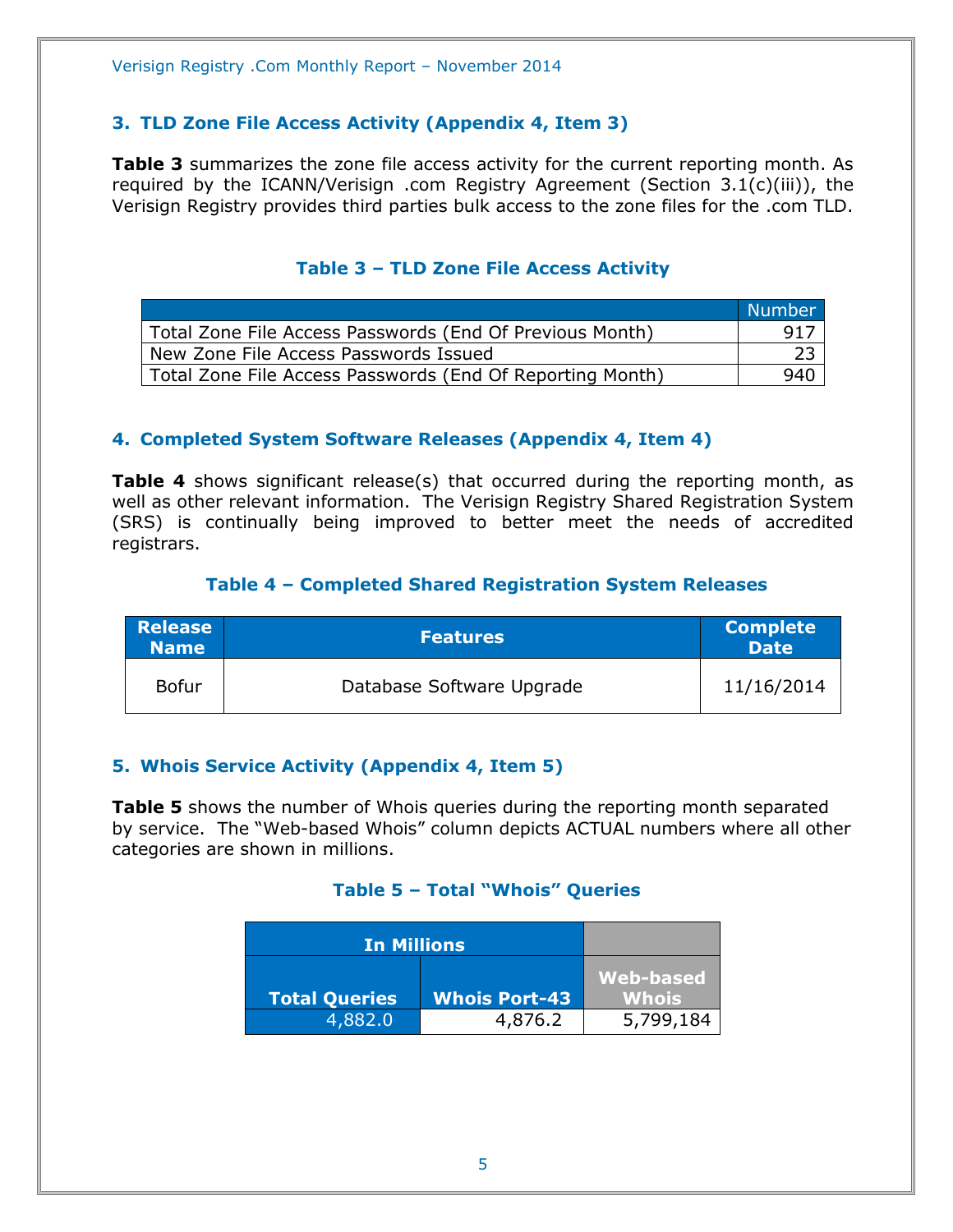#### **6. Total Number of Transactions by Subcategory (Appendix 4, Item 6)**

**Table 6.1** shows the number of domain name 'write' transactions in subcategories and the number of check transactions. The "Restore" column depicts ACTUAL numbers where all other categories are shown in millions. **Table 6.2** on the next page shows the number of name server "write" transactions by subcategory.

**Table 6.1 – Total Domain Name Transactions by Subcategory**

<span id="page-5-0"></span>

| <b>In Millions</b> |  |     |      |     |     |         |                                                   |
|--------------------|--|-----|------|-----|-----|---------|---------------------------------------------------|
| <b>Total</b>       |  |     |      |     |     |         |                                                   |
|                    |  |     |      |     |     |         | Write Add Delete Modify Renew Trans Check Restore |
| $1,910.6$ 1,873.7  |  | 3.4 | 29.4 | 3.1 | 1.0 | 1,914,0 | 15,090                                            |

#### <span id="page-5-1"></span>**Table 6.2 – Total Name Server Write Transactions by Subcategory (millions)**

| <b>Total</b> | <b>dd</b> | <b>Delete</b> | $\sim$ $\sim$ $\sim$ $\sim$ |
|--------------|-----------|---------------|-----------------------------|
| 2 R.R        | -34       | 1 Q           | 10 <sup>1</sup>             |

#### <span id="page-5-3"></span><span id="page-5-2"></span>**7. Daily Transaction Range (millions) (Appendix 4, Item 7)**

#### **Table 7 – Daily Transaction Range (millions)**

| Total               | <b>Daily</b> | <b>Daily</b> | <b>Daily</b>   |
|---------------------|--------------|--------------|----------------|
| <b>Transactions</b> | Max          | Min.         | <b>Average</b> |
| 4,146.4             | 1522         | $-96 -$      | 138.2          |

#### <span id="page-5-4"></span>**7(B). Per-Registrar Activity Report (Appendix 4, Item 7B)**

The table below defines the fields that are included in the .COM Per-Registrar Activity Report, which is provided under separate cover.

| <b>Field Name</b> | <b>Notes</b>                                                      |
|-------------------|-------------------------------------------------------------------|
| registrar-name    | Registrar's Full Corporate Name As Registered with IANA           |
| iana-id           | http://www.iana.org/assignments/registrar-ids                     |
| total-domains     | Total domains under sponsorship                                   |
| total-            | <b>Total Name Servers Registered</b>                              |
| nameservers       |                                                                   |
| net-adds-1-yr     | number of domains successfully registered with an initial term of |
|                   | one year (and not deleted within the add grace period)            |
| net-adds-2-yr     | Number of domains successfully registered with an initial term of |
|                   | two years (and not deleted within the add grace period)           |
| net-adds-3-yr     | Number of domains successfully registered with an initial term of |
|                   | three years (and not deleted within the add grace period)         |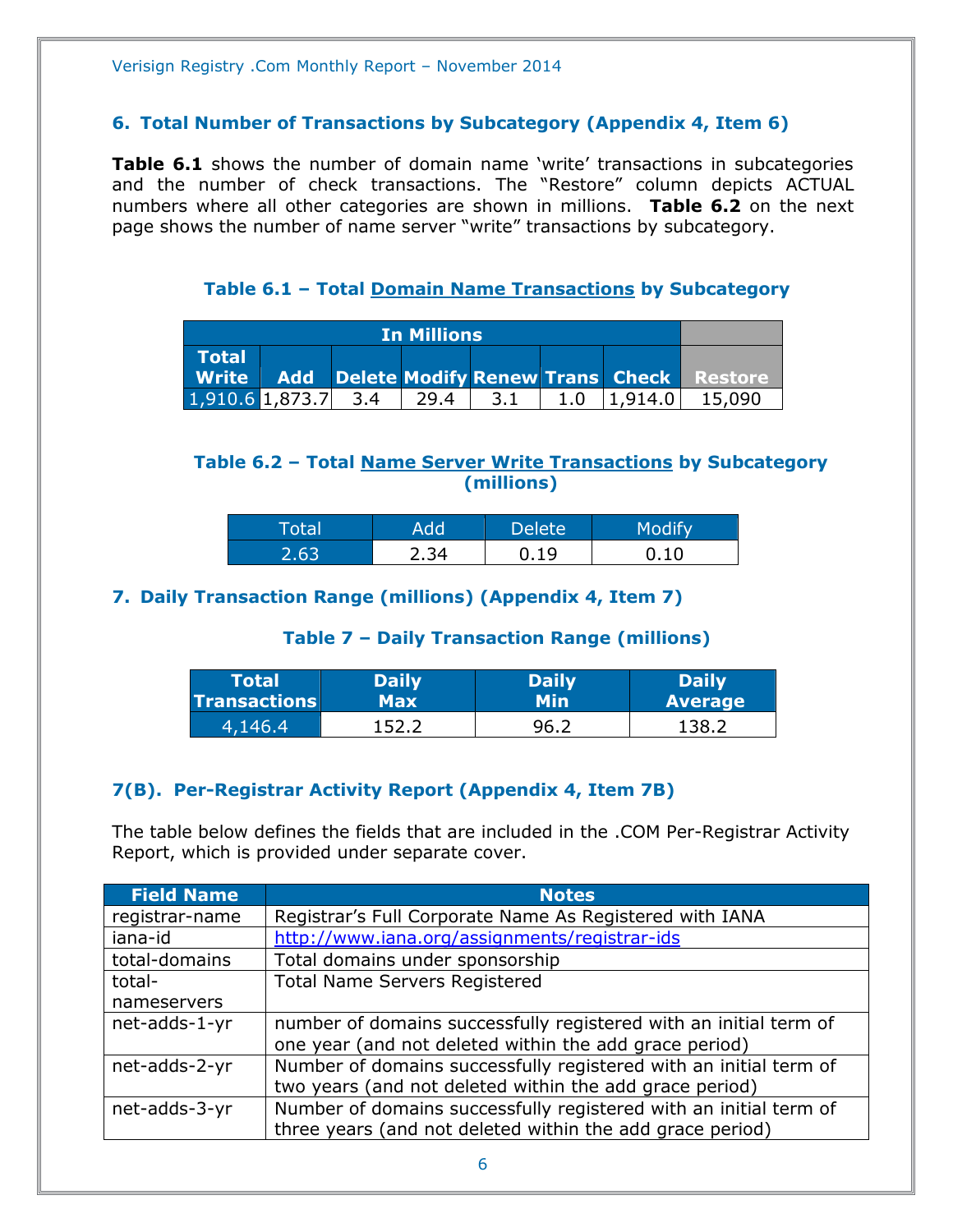| <b>Field Name</b> | <b>Notes</b>                                                                                                             |
|-------------------|--------------------------------------------------------------------------------------------------------------------------|
| net-adds-4-yr     | Number of domains successfully registered with an initial term of                                                        |
|                   | four years (and not deleted within the add grace period)                                                                 |
| net-adds-5-yr     | Number of domains successfully registered with an initial term of                                                        |
|                   | five years (and not deleted within the add grace period)                                                                 |
| net-adds-6-yr     | Number of domains successfully registered with an initial term of                                                        |
|                   | six years (and not deleted within the add grace period)                                                                  |
| net-adds-7-yr     | Number of domains successfully registered with an initial term of                                                        |
|                   | seven years (and not deleted within the add grace period)                                                                |
| net-adds-8-yr     | Number of domains successfully registered with an initial term of                                                        |
|                   | eight years (and not deleted within the add grace period)                                                                |
| net-adds-9-yr     | Number of domains successfully registered with an initial term of                                                        |
|                   | nine years (and not deleted within the add grace period)                                                                 |
| net-adds-10-yr    | Number of domains successfully registered with an initial term of                                                        |
|                   | ten years (and not deleted within the add grace period)                                                                  |
| net-renews-1-yr   | Domains renewed either automatically or by command (and not                                                              |
|                   | deleted with the renew grace period)                                                                                     |
| net-renews-2-yr   | Number of domains successfully renewed with a renewal period of                                                          |
|                   | two years (and not deleted with the renew grace period)                                                                  |
| net-renews-3-yr   | Number of domains successfully renewed with a new renewal                                                                |
|                   | period of three years (and not deleted with the renew grace period)                                                      |
| net-renews-4-yr   | Number of domains successfully renewed with a new renewal                                                                |
|                   | period of four years (and not deleted with the renew grace period)                                                       |
| net-renews-5-yr   | Number of domains successfully renewed with a new renewal                                                                |
|                   | period of five years (and not deleted with the renew grace period)                                                       |
| net-renews-6-yr   | Number of domains successfully renewed with a new renewal                                                                |
|                   | period of six years (and not deleted with the renew grace period)                                                        |
| net-renews-7-yr   | Number of domains successfully renewed with a new renewal<br>period of seven years (and not deleted with the renew grace |
|                   | period)                                                                                                                  |
| net-renews-8-yr   | Number of domains successfully renewed with a new renewal                                                                |
|                   | period of eight years (and not deleted with the renew grace period)                                                      |
| net-renews-9-yr   | Number of domains successfully renewed with a new renewal                                                                |
|                   | period of nine years (and not deleted with the renew grace period)                                                       |
| net-renews-10-    | Number of domains successfully renewed with a new renewal                                                                |
| yr                | period of ten years (and not deleted with the renew grace period)                                                        |
| transfer-         | Transfers initiated by this registrar that were ack'd by the other                                                       |
| gaining-          | registrar-either by command or automatically                                                                             |
| successful        |                                                                                                                          |
| transfer-         | Transfers initiated by this registrar that were n'acked by the other                                                     |
| gaining-nacked    | registrar                                                                                                                |
| transfer-losing-  | Transfers initiated by another registrar that this registrar ack'd-                                                      |
| successful        | either by command or automatically                                                                                       |
| transfer-losing-  | Transfers initiated by another registrar that this registrar n'acked                                                     |
| nacked            |                                                                                                                          |
| transfer-         | Number of transfer disputes in which this registrar prevailed                                                            |
| disputed-won      |                                                                                                                          |
| transfer-         | Number of transfer disputes this registrar lost                                                                          |
| disputed-lost     |                                                                                                                          |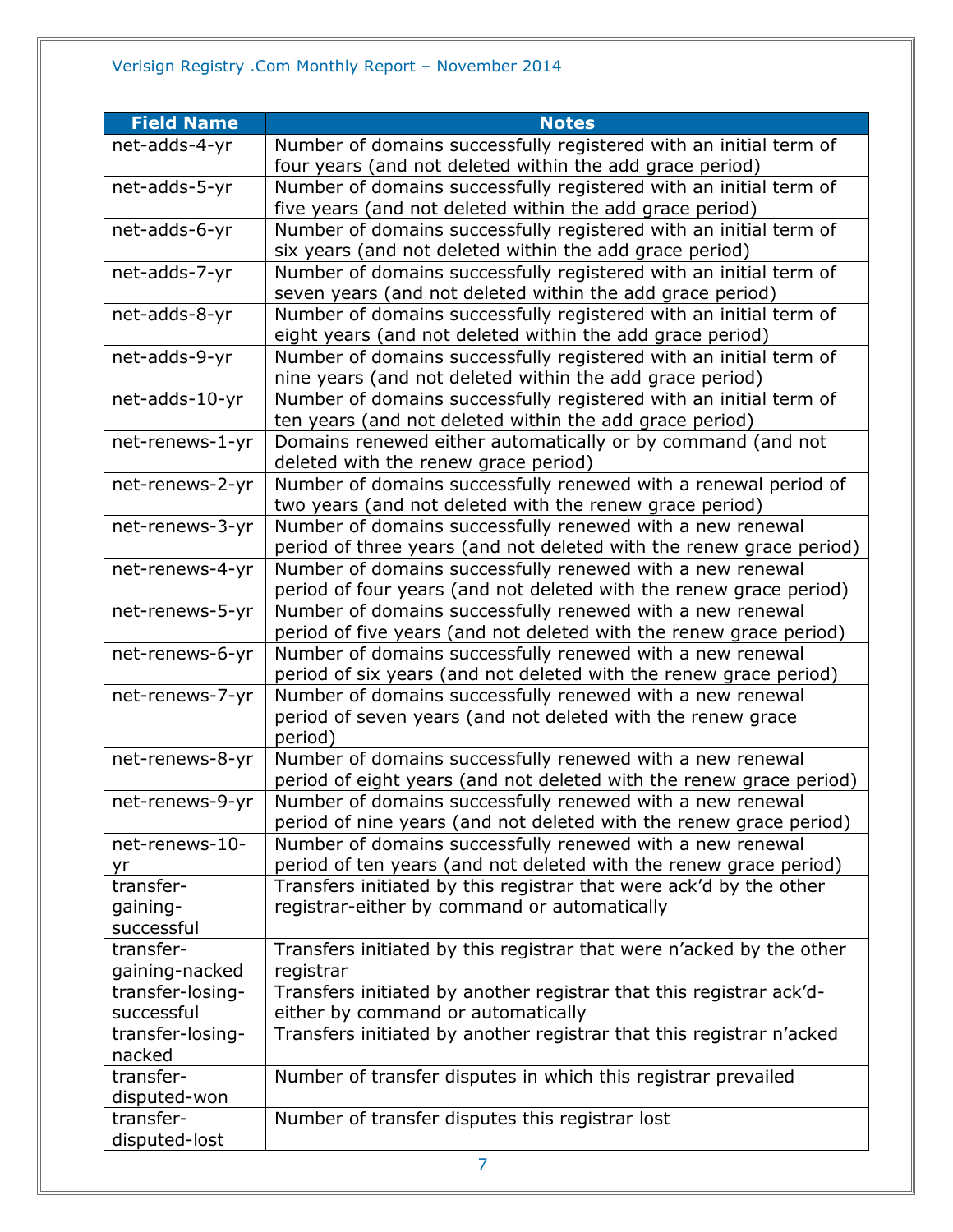| <b>Field Name</b> | <b>Notes</b>                                                         |
|-------------------|----------------------------------------------------------------------|
| transfer-         | Number of transfer disputes involving this registrar with a split or |
| disputed-         | no decision                                                          |
| nodecision        |                                                                      |
| deleted-          | Domains deleted within the add grace period                          |
| domains-grace     |                                                                      |
| deleted-          | Domains deleted outside the add grace period                         |
| domains-          |                                                                      |
| nograce           |                                                                      |
| restored-         | Domain names restored from redemption period                         |
| domains           |                                                                      |
| restored-         | Total number of restored names for which the registrar failed to     |
| noreport          | submit a restore report                                              |
| agp-exemption-    | Number of AGP policy exemption requests received                     |
| requests          | during the reporting month against deletion activity occurring in    |
|                   | the prior month                                                      |
| agp-              | Number of AGP policy exemption requests granted during the           |
| exemptions-       | reporting month                                                      |
| granted           |                                                                      |
| agp-exempted-     | Number of domain names included in AGP policy exemption              |
| domains           | requests granted during the reporting month                          |
| attempted-adds    | Number of attempted (successful and failed) domain name create       |
|                   | commands                                                             |

#### <span id="page-7-0"></span>**7(C). Registry Functions Activity Report (Appendix 4, Item 7C)**

The table below defines the fields that are included in the .COM Registry Functions Activity Report, which is provided under separate cover.

| <b>Field Name</b>  | <b>Notes</b>                                                  |
|--------------------|---------------------------------------------------------------|
| operational-       | number of operational registrars at the end of the reporting  |
| registrars         | period                                                        |
| ramp-up-registrars | number of registrars that have received a password for access |
|                    | to OT&E at the end of the reporting period                    |
| pre-ramp-up-       | number of registrars that have requested access, but have not |
| registrars         | yet entered the ramp-up period at the end of the reporting    |
|                    | period                                                        |
| zfa-passwords      | number of active zone file access passwords at the end of the |
|                    | reporting period                                              |
| whois-43-queries   | number of WHOIS (port-43) queries responded during the        |
|                    | reporting period                                              |
| web-whois-queries  | number of Web-based Whois queries responded during the        |
|                    | reporting period, not including searchable Whois              |
| searchable-whois-  | number of searchable Whois queries responded during the       |
| queries            | reporting period, if offered                                  |
| dns-udp-queries-   | number of DNS queries received over UDP transport during the  |
| received           | reporting period                                              |
| dns-udp-queries-   | number of DNS queries received over UDP transport that were   |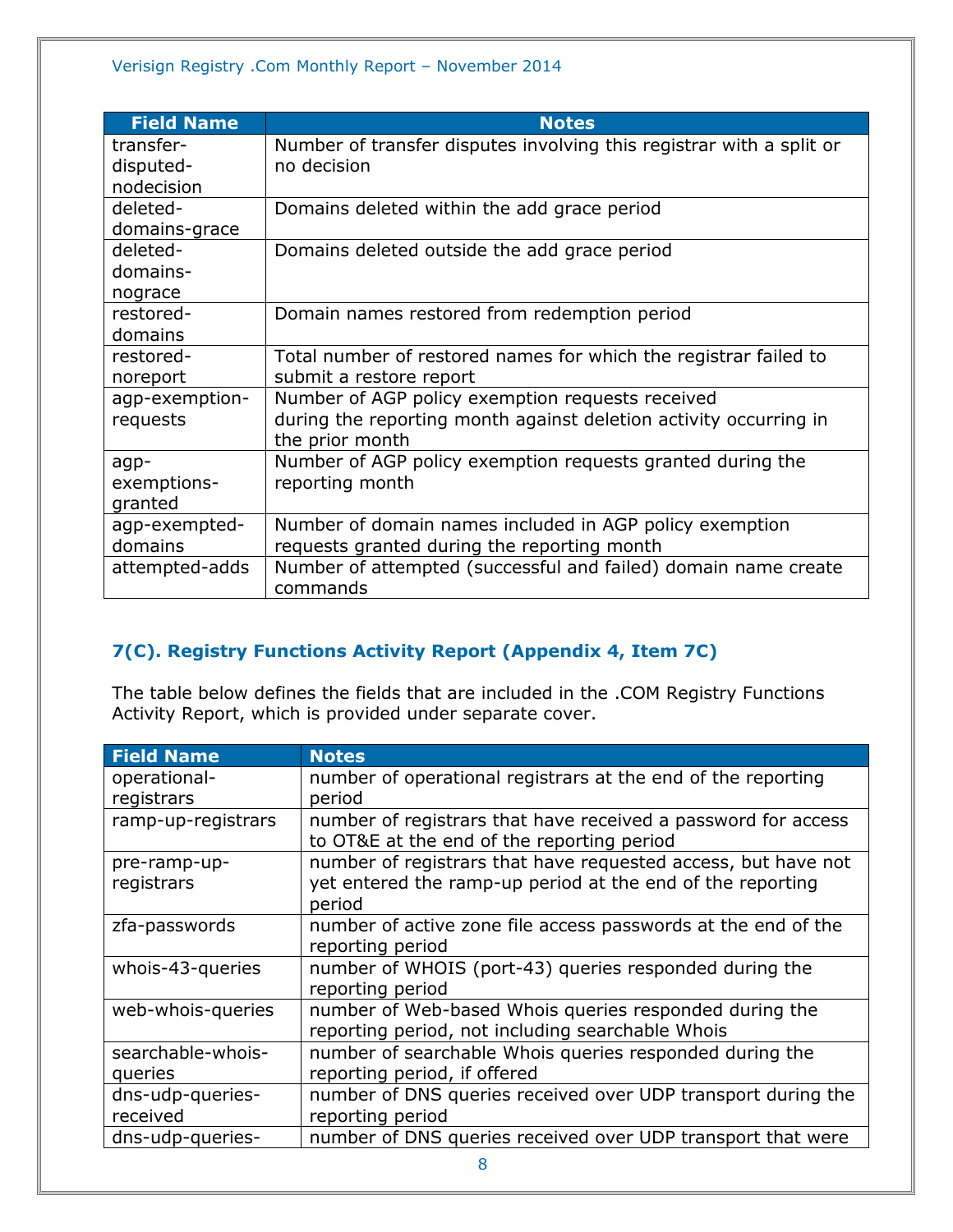#### Verisign Registry .Com Monthly Report – November 2014

| <b>Field Name</b> | <b>Notes</b>                                                                |
|-------------------|-----------------------------------------------------------------------------|
| responded         | responded during the reporting period                                       |
| dns-tcp-queries-  | number of DNS queries received over TCP transport during the                |
| received          | reporting period                                                            |
| dns-tcp-queries-  | number of DNS queries received over TCP transport that were                 |
| responded         | responded during the reporting period                                       |
| srs-dom-check     | number of SRS (EPP and any other interface) domain name                     |
|                   | "check" requests responded during the reporting period                      |
| srs-dom-create    | number of SRS (EPP and any other interface) domain name                     |
|                   | "create" requests responded during the reporting period                     |
| srs-dom-delete    | number of SRS (EPP and any other interface) domain name                     |
|                   | "delete" requests responded during the reporting period                     |
| srs-dom-info      | number of SRS (EPP and any other interface) domain name                     |
|                   | "info" requests responded during the reporting period                       |
| srs-dom-renew     | number of SRS (EPP and any other interface) domain name                     |
| srs-dom-rgp-      | number of SRS (EPP and any other interface) domain name                     |
| restore-report    | RGP "restore" requests delivering a restore report responded                |
|                   | during the reporting period                                                 |
| srs-dom-rgp-      | number of SRS (EPP and any other interface) domain name                     |
| restore-request   | RGP "restore" requests responded during the reporting period                |
| srs-dom-transfer- | number of SRS (EPP and any other interface) domain name                     |
| approve           | "transfer" requests to approve transfers responded during the               |
|                   | reporting period                                                            |
| srs-dom-transfer- | number of SRS (EPP and any other interface) domain name                     |
| cancel            | "transfer" requests to cancel transfers responded during the                |
|                   | reporting period                                                            |
| srs-dom-transfer- | number of SRS (EPP and any other interface) domain name                     |
| query             | "transfer" requests to query about a transfer responded during              |
|                   | the reporting period                                                        |
| srs-dom-transfer- | number of SRS (EPP and any other interface) domain name                     |
| reject            | "transfer" requests to reject transfers responded during the                |
|                   | reporting period                                                            |
| srs-dom-transfer- | number of SRS (EPP and any other interface) domain name                     |
| request           | "transfer" requests to request transfers responded during the               |
|                   | reporting period<br>number of SRS (EPP and any other interface) domain name |
| srs-dom-update    | "update" requests (not including RGP restore requests)                      |
|                   | responded during the reporting period                                       |
| srs-host-check    | number of SRS (EPP and any other interface) host "check"                    |
|                   | requests responded during the reporting period                              |
| srs-host-create   | number of SRS (EPP and any other interface) host "create"                   |
|                   | requests responded during the reporting period                              |
| srs-host-delete   | number of SRS (EPP and any other interface) host "delete"                   |
|                   | requests responded during the reporting period                              |
| srs-host-info     | number of SRS (EPP and any other interface) host "info"                     |
|                   | requests responded during the reporting period                              |
| srs-host-update   | number of SRS (EPP and any other interface) host "update"                   |
|                   | requests responded during the reporting period                              |
| srs-cont-check    | number of SRS (EPP and any other interface) contact "check"                 |
|                   |                                                                             |